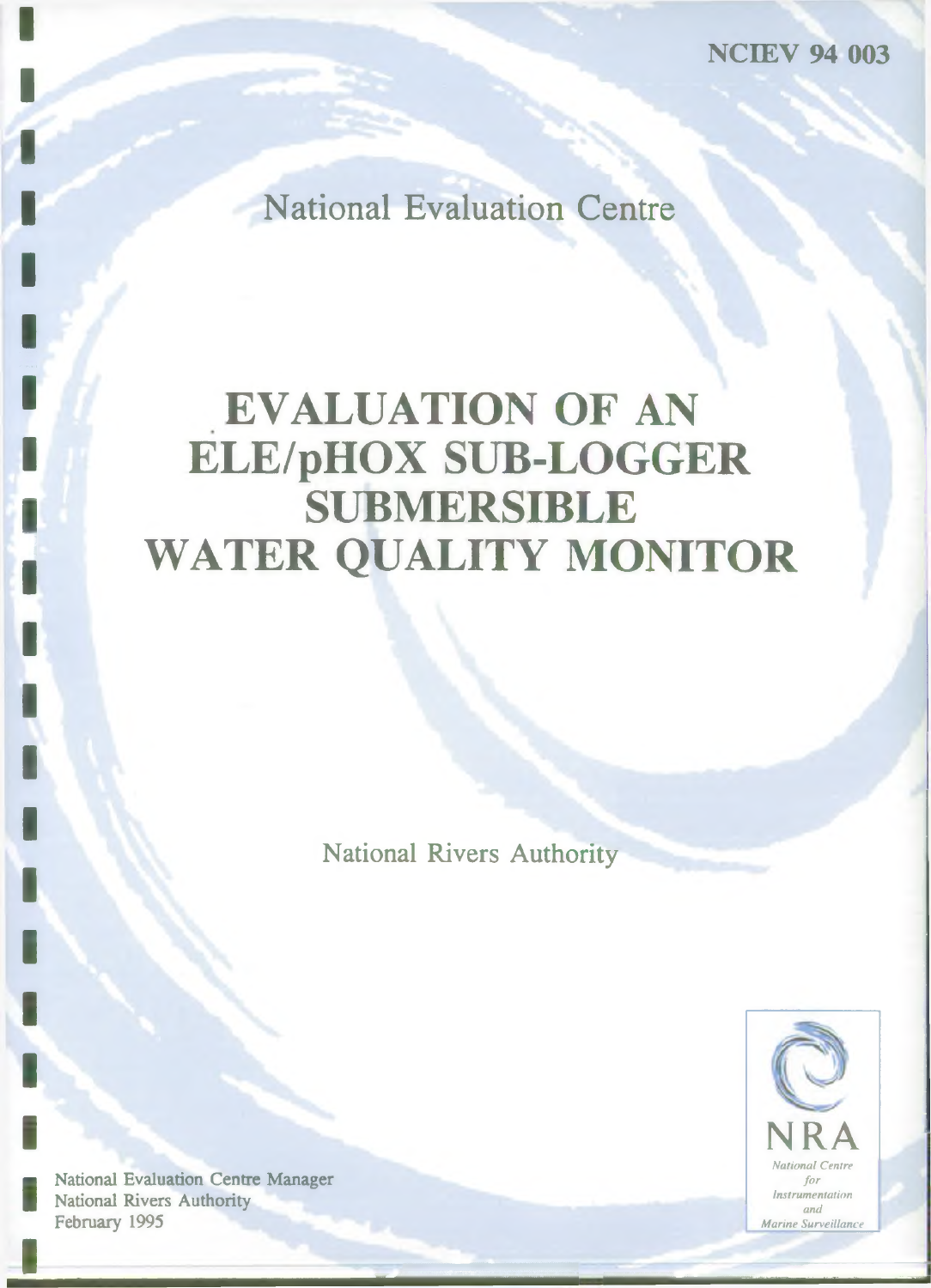#### © National Rivers Authority (1994)

The contents of this report are the copyright of the NRA and all rights are reserved. No part of this publication may be reproduced, stored in a retrieval system or transmitted, in any form or by any means electronic, mechanical, photocopying, recording or otherwise, without the prior written consent of the NRA.

This report has been prepared by NRA as an objective and impartial assessment. None of the information contained in this report shall be construed as an endorsement of the product by the NRA and no liability is accepted by the NRA for any decisions made or actions taken as a result.

# THE EVALUATION OF AN ELE\ pHOx SUB-LOGGER SUBMERSIBLE WATER QUALITY MONITOR

Authors : A.J.Chappell (BSc), C. J.Wright (BEng)

Issue date : February 1995

Report number : NRA eval  $04 - 3$ )94

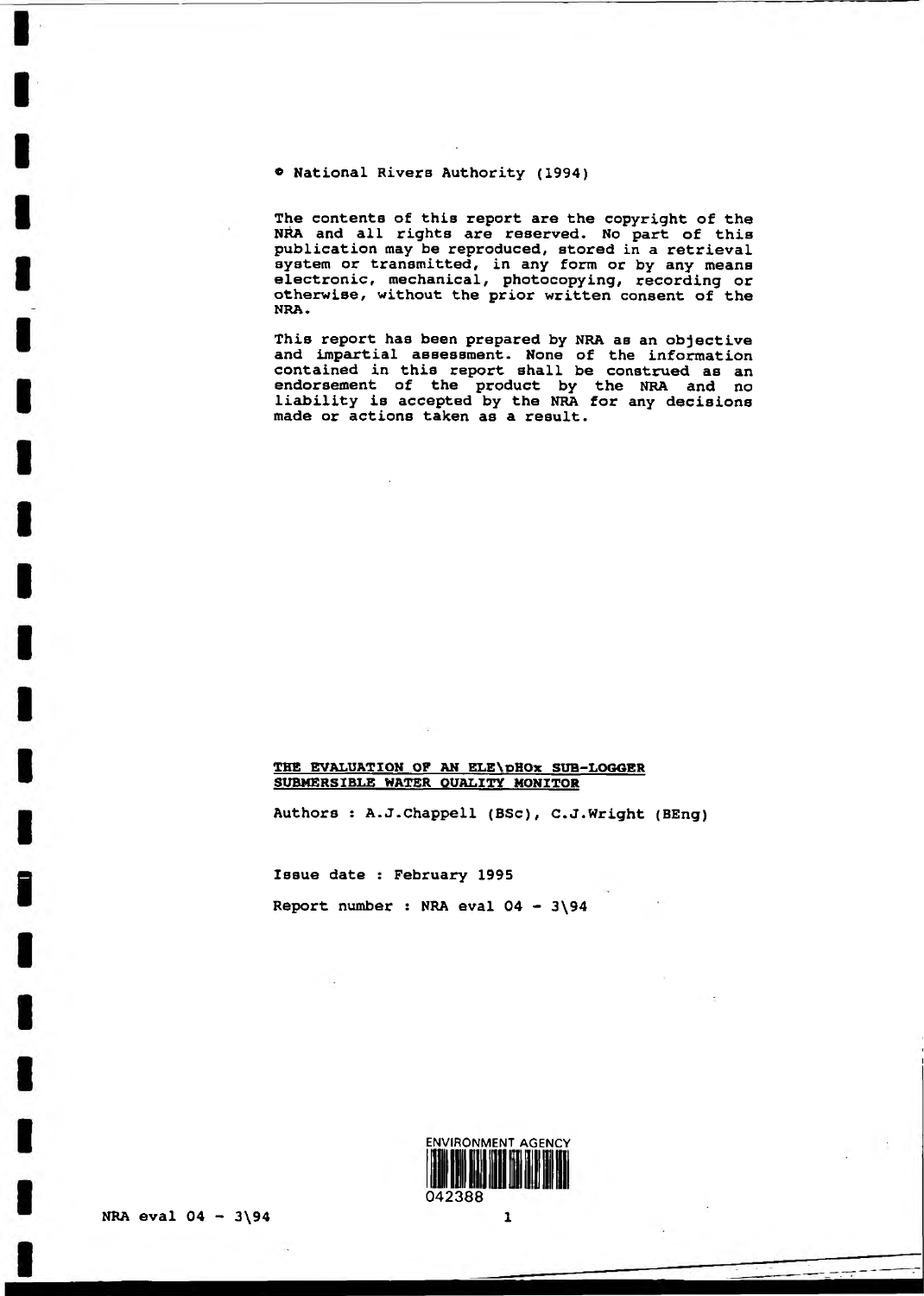N.R.A. Instrument Evaluation Centre Fobney Mead : Rose Kiln Lane Reading : RG2 OSF



# THE EVALUATION OF AN ELE/pHOx SUB-LOGGER SUBMERSIBLE WATER QUALITY MONITOR

 $\label{eq:1.1} \mathbb{E}[\mathbf{u}^{\top}]=\mathbb{E}[\mathbf{u}^{\top}(\mathbf{u})]=\mathbb{E}[\mathbf{u}^{\top}(\mathbf{u})]=\mathbb{E}[\mathbf{u}^{\top}(\mathbf{u})]$ 

A.J.Chappell BSc C.J.Wright BEng

Contents

 $\sim$ 

Executive Summary

- 1. Introduction
- 2. Major findings
	- 2.1 Implications for use

 $\sim 100$ 

- 2.2 Instrument performance  $\theta$
- 2.3 Comments on use, construction, and documentation
- 2.4 Manufacturer's comments
- 3. Details of instrument evaluated
- 4. Test Results
- 5. Test procedures
- 6. References

Acknowledgements

Appendix : Calculations and reference measurements.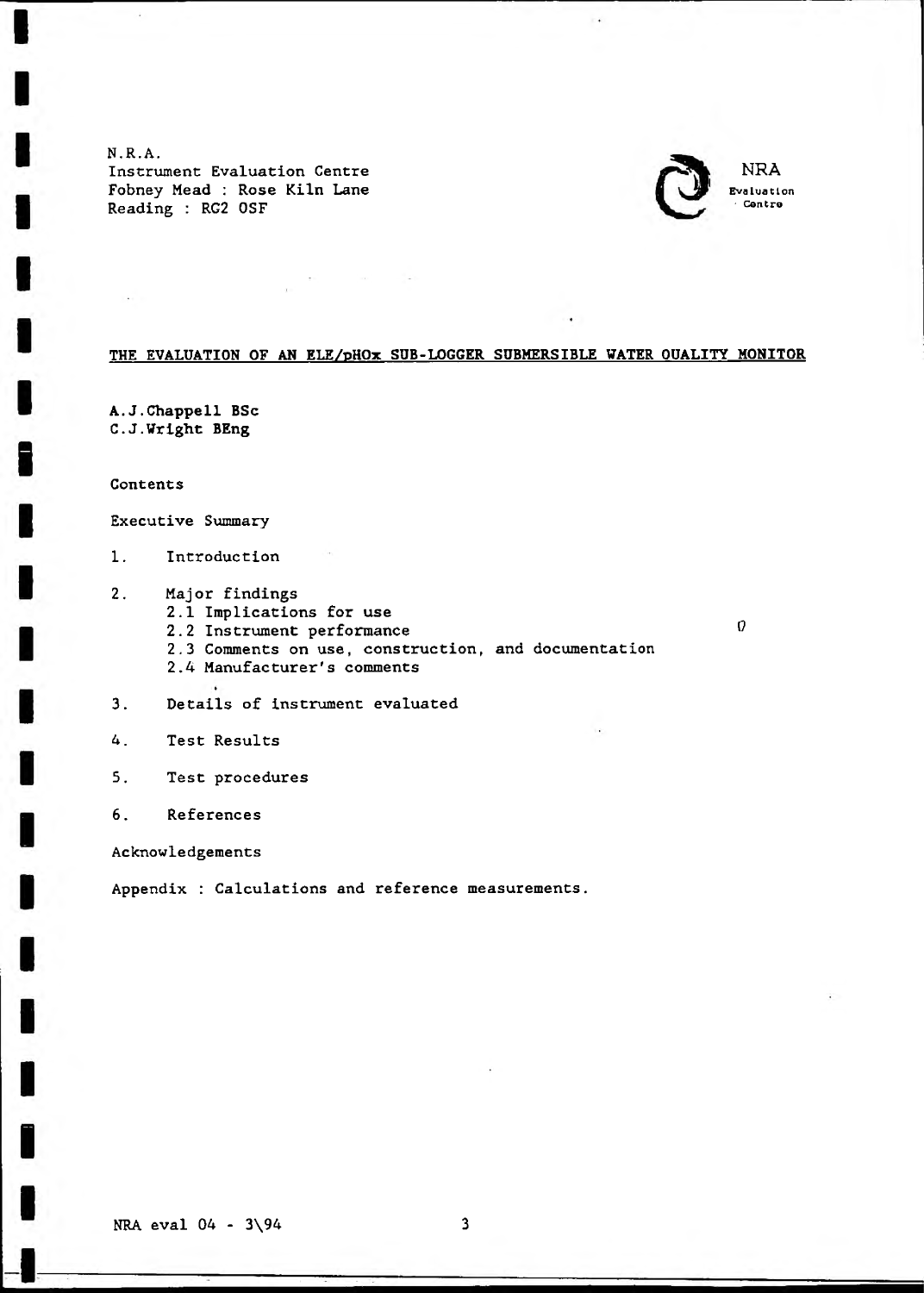## EXECUTIVE SUMMARY

This report describes the evaluation of an ELE\pHOx Sublogger water quality logger. It is designed for field use in fresh or saline water to measure dissolved oxygen, temperature, conductivity, pH, and turbidity.

The instrument was supplied with developmental software, which caused a number of problems.

The D/0 readings changed by up to 14% saturation with different flow rates and the temperature, pH, and D/0 probes were all affected by temperature.

5.0

The response times of the conductivity, pH, and D/0 sensors were consistently less that 1 minute and the instrument is strongly built.

As with all field instruments careful maintenance and calibration is required before deployment in the field, but the size of the logger and the software made accurate calibration difficult to achieve.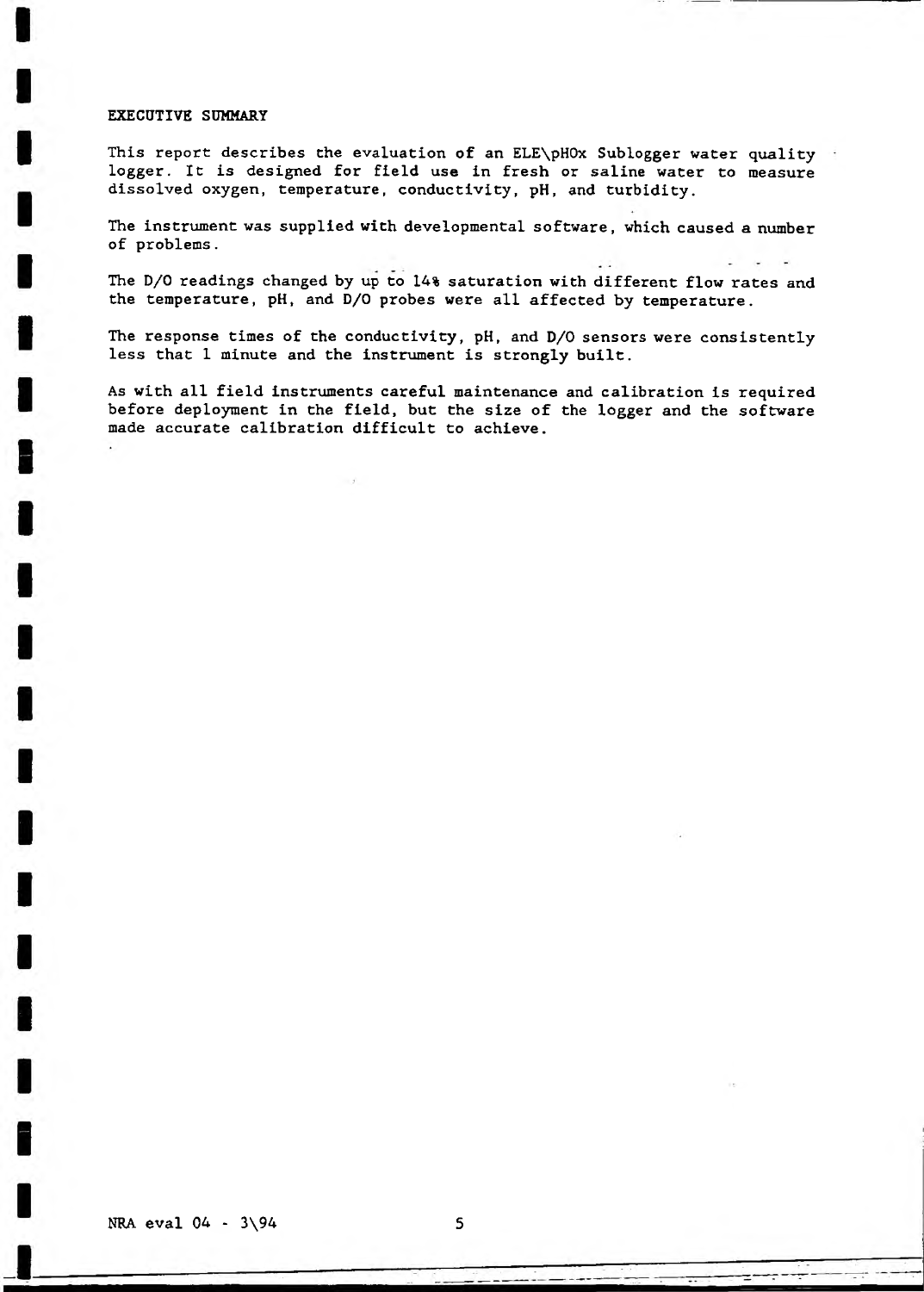# 1. INTRODUCTION

There are currently a number of submersible water quality meters in use by the NRA and there is now a need to understand how environmental factors affect the reliability and accuracy of data obtained. In order to gain some information about the precision and operational limits of a ELE\pHOx sublogger in natural waters a series of tests were carried out on an instrument obtained from the manufacturer.

The instrument is a multi-parameter meter which directly measures temperature, dissolved Oxygen, pH, conductivity and turbidity. Conductivity is used to derive a value for salinity. The dissolved oxygen (%sat) is used to calculate the oxygen concentration as mg/1.

The instrument was tested over 6 months at the NRA evaluation centre at Fobney Mead and its facilities at Lea Marston and Crossness. The test program was agreed to by the NRA regions and by pHOx ltd.

The test findings are presented in sections 2 and 4. In section 2 the results are summarised along with comments about operation and construction, and the implications for use are given. Section 4 contains detailed test results after some initial data analysis. The test methods are outlined in section 5. If more information is required then the authors can be contacted at :

> NRA Evaluation Centre Fobney Mead Rose Kiln Lane Reading RG2 OSF Tel : 0734 314015 Fax : 0734 311438

Copies of this report are available to NRA staff from the above address.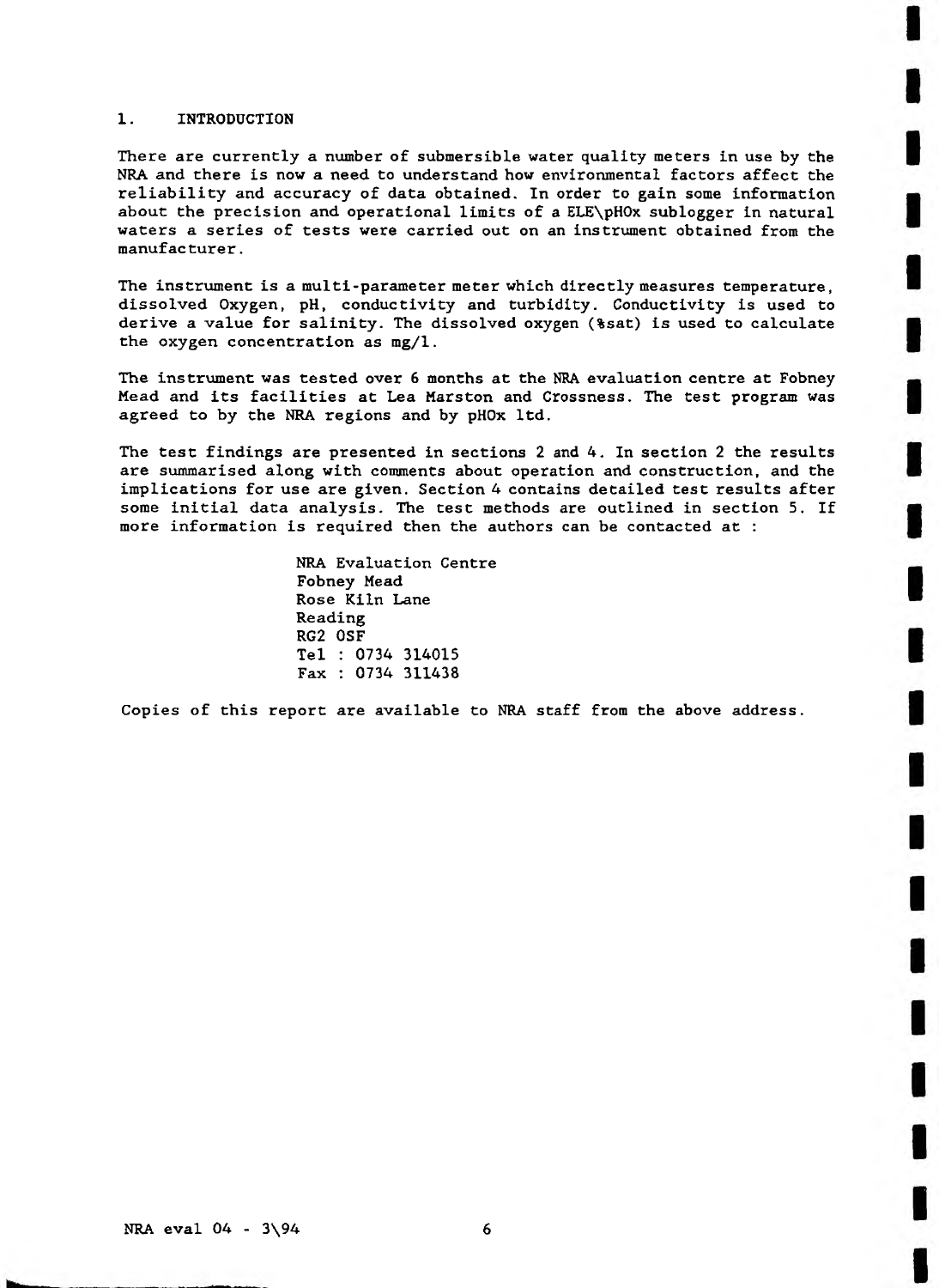# 2. MAJOR FINDINGS

# 2.1 Implications for use

The results of these tests can be used to estimate the accuracy and uncertainty which can be expected from this instrument during normal use.

| рH          | $2 \pm 0.3$                                           |  |  |  |  |
|-------------|-------------------------------------------------------|--|--|--|--|
| D/O         | $\pm 10$ % to $\pm 15$ % in the second state $\pm 10$ |  |  |  |  |
| Temperature | $<$ $\pm$ 1.0°C $<$                                   |  |  |  |  |

The conductivity reading can not be fairly estimated because of the lack of a reliable calibration during the test, and the turbidity can not be estimated because of the deep silting which occurred.

The pH value has been obtained from the drift test results by comparison with the laboratory values. The temperature uncertainty is caused by the calibration errors observed during the temperature test. The D/0 uncertainty is estimated from the flow and temperature effects.

Changes of flow and temperature both caused large errors in some of the sensors primarily the D/0 sensor. This has been reflected in the uncertainty estimates because of the differences in conditions between calibration and deployment which will occur.

The size of the logger and the current software make it difficult to calibrate accurately.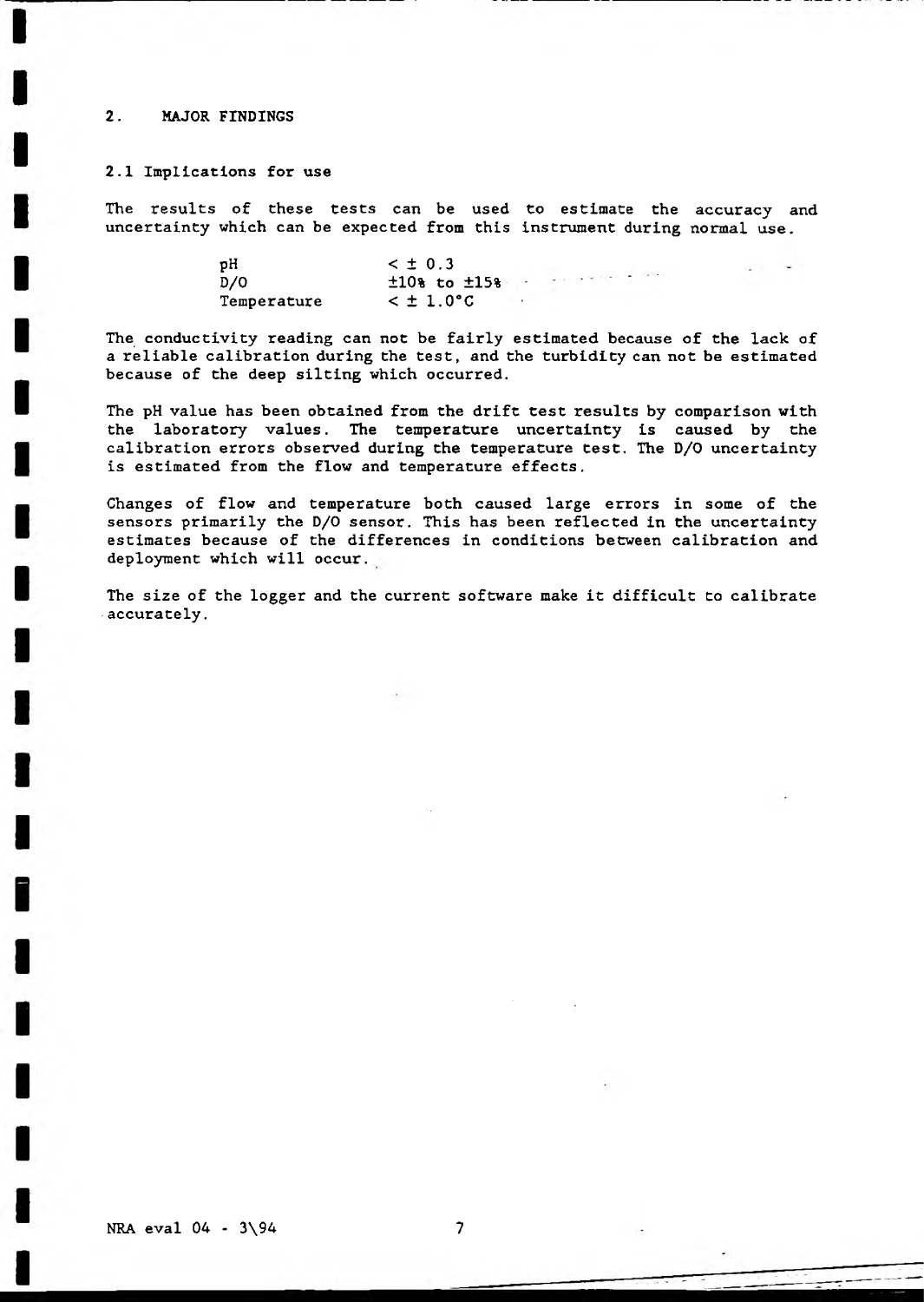# 2.2 Instrument performance

# Water Flow Rate

The instrument was rigidly mounted vertically and horizontally in the flow tank at Fobney Mead and subjected to different water flow speeds. The logger readings were recorded both directly and using the logging facility. Samples were taken throughout the test for analysis of pH and conductivity. The tank was continuously aerated to maintain 100% saturation, and the temperature was measured with a hand held thermometer.

The results show that there is no significant flow effect on temperature, pH, or conductivity.

The D/0 sensor is affected in a manner similar to a normal non-stirred probe both when operated on-line, and when logging. The difference in reading between zero flow and 0.33 m/s (maximum flow) was up to 14%. This can lead to significant errors if the instrument is calibrated in air and used in still water, or if it is calibrated in still aerated water and used in flowing water.

The turbidity readings are not shown since they increased steadily throughout the test from 0 to 250 FTU, we believe that this may be due to the formation of bubbles on the optical surfaces.

Logger orientation had no significant effect at 0.33 m/s (maximum flow)

### Water temperature

The instrument was placed in a tank of stirred water and the temperature was increased through the steps shown below. A sample was taken at each temperature for laboratory analysis to provide reference information.

All sensors were affected by the water temperature. The error in D/0 reading changed from -2.9% at 9.9°C to -30.0% at 45.4°C. This is a change of approximately -0.6% per °C and could generate a maximum error of 12% if the instrument was calibrated in a laboratory at 23\*C then used in a river at 3\*C.

The temperature reading error changed from  $-0.1^{\circ}$ C at  $1.8^{\circ}$ C to  $+1.0^{\circ}$ C at 40.3\*0. This is a change of approximately +0.02\*C per \*C. This was compared against an electronic thermometer which has been calibrated against a mercury column thermometer with a traceable calibration of ±0.05\*C.

The pH difference changed from  $-0.2$  at  $1.8^{\circ}$ C to  $+0.5$  at  $40.3^{\circ}$ C. This is a change of approximately 0.01 units per °C.

The Turbidity difference changed from  $-2$  FTU at 20.1°C to  $+36$  FTU at 45.4°C however this is probably due to the formation of air bubbles on the optical surfaces as the temperature increased.

The conductivity sensor could not be tested since a software problem made it impossible to calibrate the probe adequately.

# Accuracy

The accuracy of the dissolved oxygen and conductivity probes were tested directly, and the accuracy of the temperature probe was tested in the temperature test. The accuracy of the pH and turbidity probes can be inferred from the drift tests.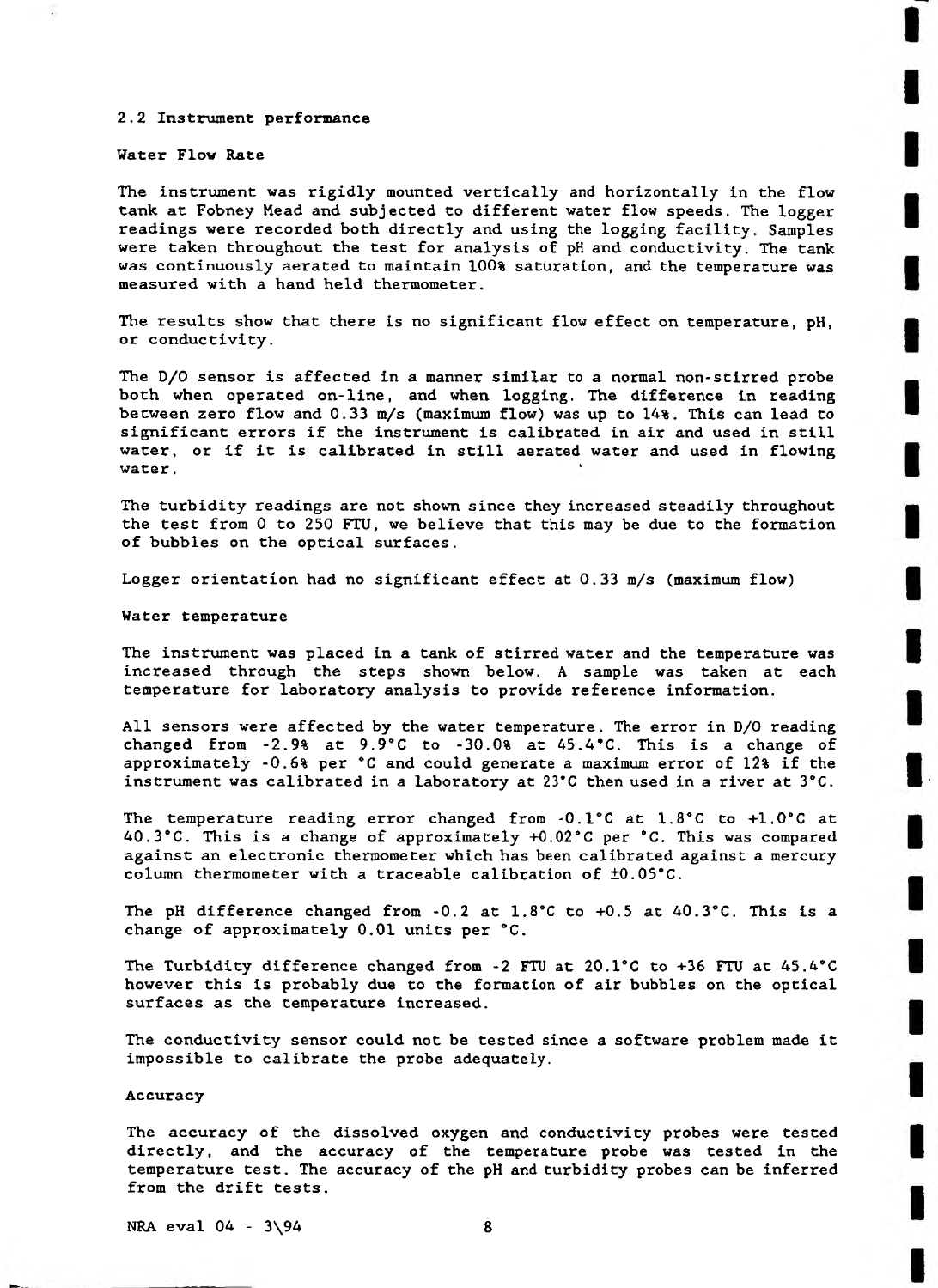Dissolved Oxygen : The Instrument reading was within the reference uncertainty at  $100\$  and  $70.7\$ . At  $41.5 \pm 2\$  an error of  $+3.1\$  was observed - the instrument readings were 42.5 and 44.6%, and at  $152.3 \pm 8$ % an error of  $-10.18$ was observed - the instrument readings were 142.7% and 147.5%.

Conductivity : This test was not completed because of a software fault in the logger.

Temperature : Errors of up to 1.0°C were observed. (See Temperature test).

### Response time

The instrument was transferred quickly from between solutions with different concentrations close to the lower and upper end of the measuring ranges. The response time values represent the time taken for the instrument to complete 90% of the step change. The D/0, pH, and conductivity sensors were tested.

The test was carried out before and after the estuarine drift test and all three sensors had responses of less than 1 minute on each occasion.

# Fresh water Fouling and Drift

The temperature and ph readings were within the uncertainties of the laboratory readings during the test at Lea Marston.

The Sublogger D/O readings fell to less than 20% after 8 days which is probably due to a layer of anaerobic silt which built up in the tank and covered the sensor and cleaning brush. The Winkler analysis showed that the D/0 values remained above 50% (4 mg/1). The instrument was later tested at Fobney Mead for 2 weeks and the D/0 readings were stable for the first five days. After that time the readings increased to over 200% indicating that the probe had failed.

At Lea Marston the sublogger conductivity reading varied between 700 and 900 |iS/cm and the laboratory values were between 900 and 1000 pS/cm. The difference may be caused by different temperature corrections. The laboratory results are given as conductivity at 20°C. There was no information available about any temperature correction applied by the sublogger.

At the end of the test a large amount of silt had built up on all upper surfaces and the cleaning brush had weed growing on it.

#### Estuarine Fouling and drift

The instrument was deployed at the floating water quality monitor moored in the Thames at Crossness from 21/3 to 11/4/94. Samples were taken from a nearby pier and the laboratory data shows a good correlation with the instrument. Where laboratory data is not available the results are consistent with the known water quality of that part of the Thames reflecting the normal tidal cycle, and are consistent with other instruments deployed at the same time.

The Conductivity readings recorded were corrupted by a software fault in the instrument which occurred when the values changed from the low range to the high range. The salinity readings are calculated from the high range conductivity readings and were consistent with the known water quality.

The response times of the pH, conductivity, and D/0 sensors all seemed to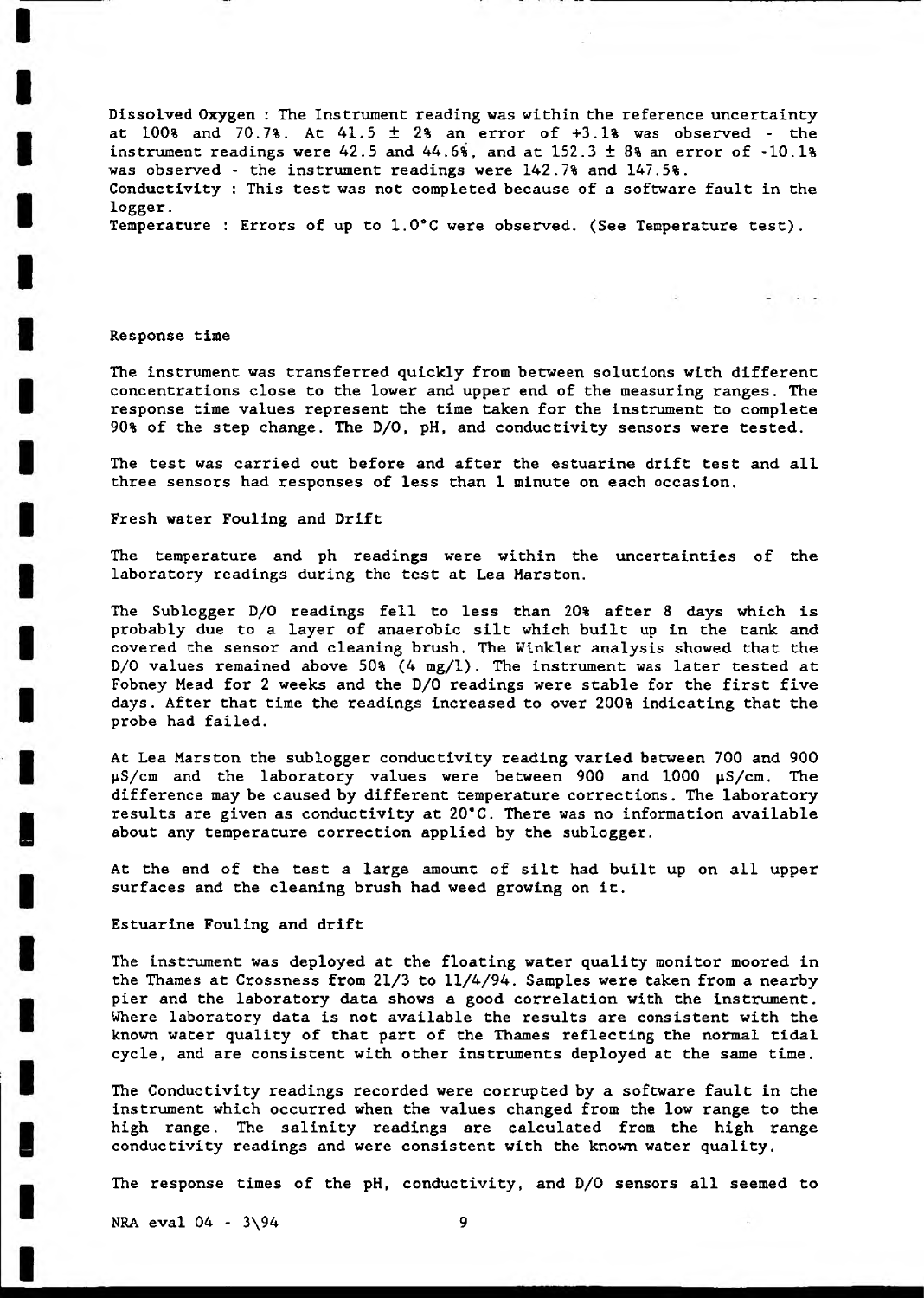improve during the test, however this may not be significant since the responses before the test were all less than 1 minute.

The instrument proved to be very robust during the test as the sensors were unaffected and the test was completed when one of the supporting ropes parted allowing it to move a knock into the side of the barge. A foam mat had been wrapped around the sublogger but this was lost allowing some surface damage. (The instrument was initially suspended from the side of the station by two ropes during the test to prevent it from swinging.)

## 2.3 Comments on use, construction, and documentation

The sublogger is approximately 820 mm long, 190 mm diameter, and 15.2 kg mass. It is strongly made with an outer case of plastic coated steel and is very robust. The sensors are protected by a wire cage. During normal operation there is no need to open the instrument, since it has a rechargeable battery, therefore the internal layout was not inspected.

It is powered by a high capacity rechargeable battery which would probably last many months between charges. Neither the battery limits nor the data storage limits were encountered during the tests.

Calibration of the various sensors was difficult. Because of its size and weight the logger is awkward to manoeuvre between wash and calibration solutions, and requires large quantities of reference grade solutions to calibrate accurately. This may be made easier by some form of calibration cup.

The calibration settings of every sensor could be easily changed. This is useful for the D/O and pH sensors, but could cause problems with temperature and conductivity sensors which could be factory set should be stable in normal use.

The instrument software provided for on-line operation and for logging was an incomplete developmental package and was very poor. On-line data display used the 'esc' key to move between determinants, but also used the 'esc' key to enter the calibration routine. This made it possible to change the calibration settings of any parameter inadvertently. The logger did not record any '0' values in the spreadsheet, a common reading for turbidity. This caused all the subsequent data to be placed in the wrong columns when transferred for analysis, leading to much laborious editing of the data.

No manual was available for the sublogger.

# 2.4 Manufacturer's comments

ELE pHOx Systems Division Ltd provided the following comments on this report:

"1. The unit, whilst produced as a pre-production prototype, will probably undergo some further development partly based on this report.

2 The software used for both programming and down loading data is known to be less than satisfactory. It is due for replacement in January [1995] and is currently on schedule.

We trust that these modifications will significantly improve the use ability and await the final report with interest."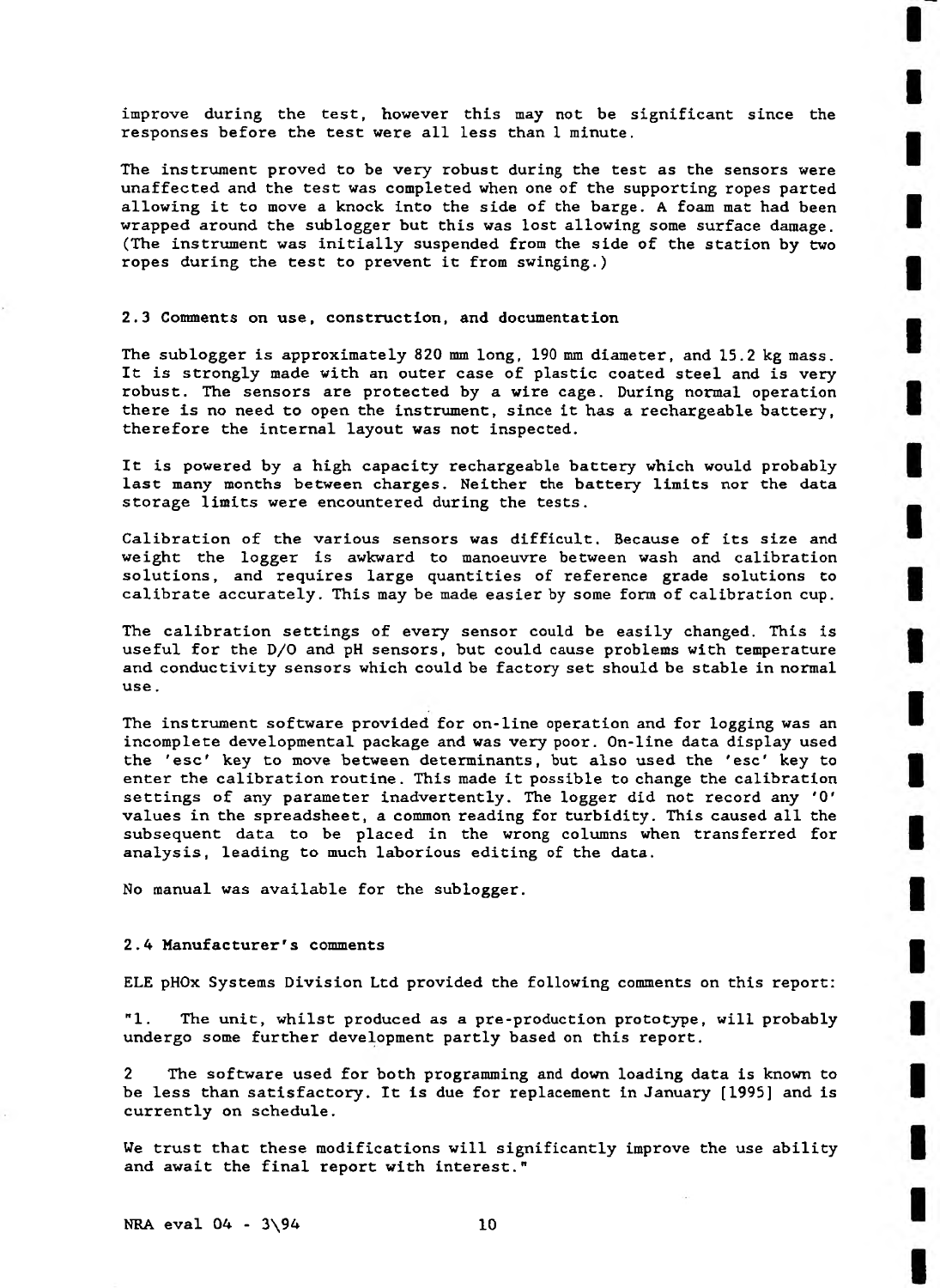# 3. DETAILS OF INSTRUMENT EVALUATED

I

F

The instrument tested was loaned to the NRA by the manufacturer for the duration of the evaluation. It was a pre-production model which had been used as a display and demonstration model. It was fitted with separate sensors for Dissolved Oxygen, Temperature, pH (with a separate reference), and Turbidity.

| Instrument                     |                          | pHOx Sublogger                                                                                                                   |  |
|--------------------------------|--------------------------|----------------------------------------------------------------------------------------------------------------------------------|--|
| Sensors fitted                 |                          | D/O; Temperature; Turbidity;<br>pH with separate reference;<br>Conductivity                                                      |  |
| Serial Number                  |                          | Not located                                                                                                                      |  |
| Overall Length (approximate)   |                          | $820$ mm                                                                                                                         |  |
| Maximum Diameter (approximate) |                          | $190$ mm                                                                                                                         |  |
| Mass (approximate)             |                          | $15.2$ $kg$                                                                                                                      |  |
| Manufacturer                   | Tel:<br>$\textbf{Fax}$ : | ELE International Ltd<br>pHOX Systems Division<br>Eastman Way<br>Hemel Hempstead<br>Herts. HP2 7HB<br>0442 218355<br>0442 252474 |  |

NRA eval  $04 - 3\sqrt{94}$ 

 $11$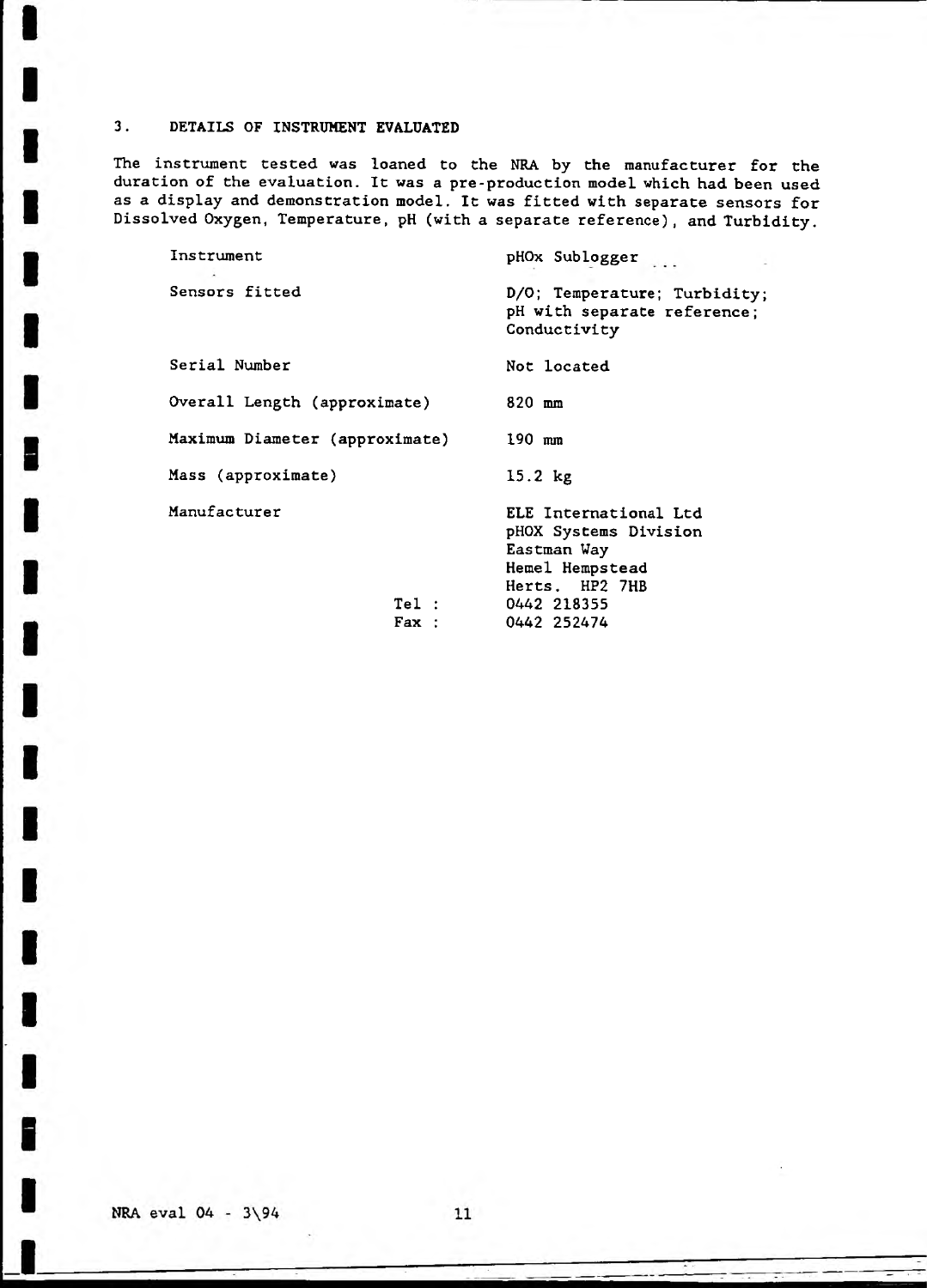# 4. TEST RESULTS

# Water Flow Rate

The instrument was rigidly mounted in the flow tank at Fobney Mead and subjected to different water flow speeds. Samples were taken throughout the test for analysis of pH and conductivity. The tank was continuously aerated to maintain 100% saturation, and the temperature was measured with a hand held thermometer.

The results shown in table 1 are quoted as differences between the sample values and the instrument readings to remove any bulk changes and highlight the effect of flow on the instrument.

The results show that there is no significant flow effect on temperature, pH, or conductivity. The D/0 sensor is affected in a manner similar to a normal non-stirred probe. The turbidity readings are not shown since they increased steadily throughout the test from 0 to 250 FTU; we believe that this may be due to the formation of bubbles on the optical surfaces.

| Water Flow   | Reading Difference (pHOx - reference) |        |             |                              |  |  |
|--------------|---------------------------------------|--------|-------------|------------------------------|--|--|
| rate m/s     | Temp °C                               | pH +   | $D/O$ \$sat | Conductivity<br>@ 20°C µS/cm |  |  |
| off          | $+0.4$                                | $+0.3$ | $-16.2$     | $-35$                        |  |  |
| 0.04         | $+0.3$                                | $+0.3$ | $-6.8$      | $-36$                        |  |  |
| 0.11         | $+0.3$                                | $+0.3$ | $-4.9$      | $-38$                        |  |  |
| 0.16         | $+0.3$                                | $+0.3$ | $-4.3$      | $-39$                        |  |  |
| 0.23         | $+0.3$                                | $+0.3$ | $-4.0$      | $-40$                        |  |  |
| 0.29         | $+0.3$                                | $+0.3$ | $-3.5$      | $-38$                        |  |  |
| $0.33$ (max) | $+0.3$                                | $+0.4$ | $-3.4$      | $-37$                        |  |  |
| $0.33$ (max) | $+0.2$                                | $+0.2$ | $-3.4$      | $-42$                        |  |  |
| 0.24         | $+0.2$                                | $+0.3$ | $-3.8$      | $-42$                        |  |  |
| 0.19         | $+0.3$                                | $+0.3$ | $-4.3$      | $-42$                        |  |  |
| 0.13         | $+0.3$                                | $+0.3$ | $-4.9$      | $-39$                        |  |  |
| 0.09         | $+0.3$                                | $+0.3$ | $-5.8$      | $-36$                        |  |  |
| 0.04         | $+0.3$                                | $+0.3$ | $-8.0$      | $-38$                        |  |  |
| off          | $+0.4$                                | $+0.3$ | $-17.5$     | $-40$                        |  |  |

## Table 1 : Effect of water flow rate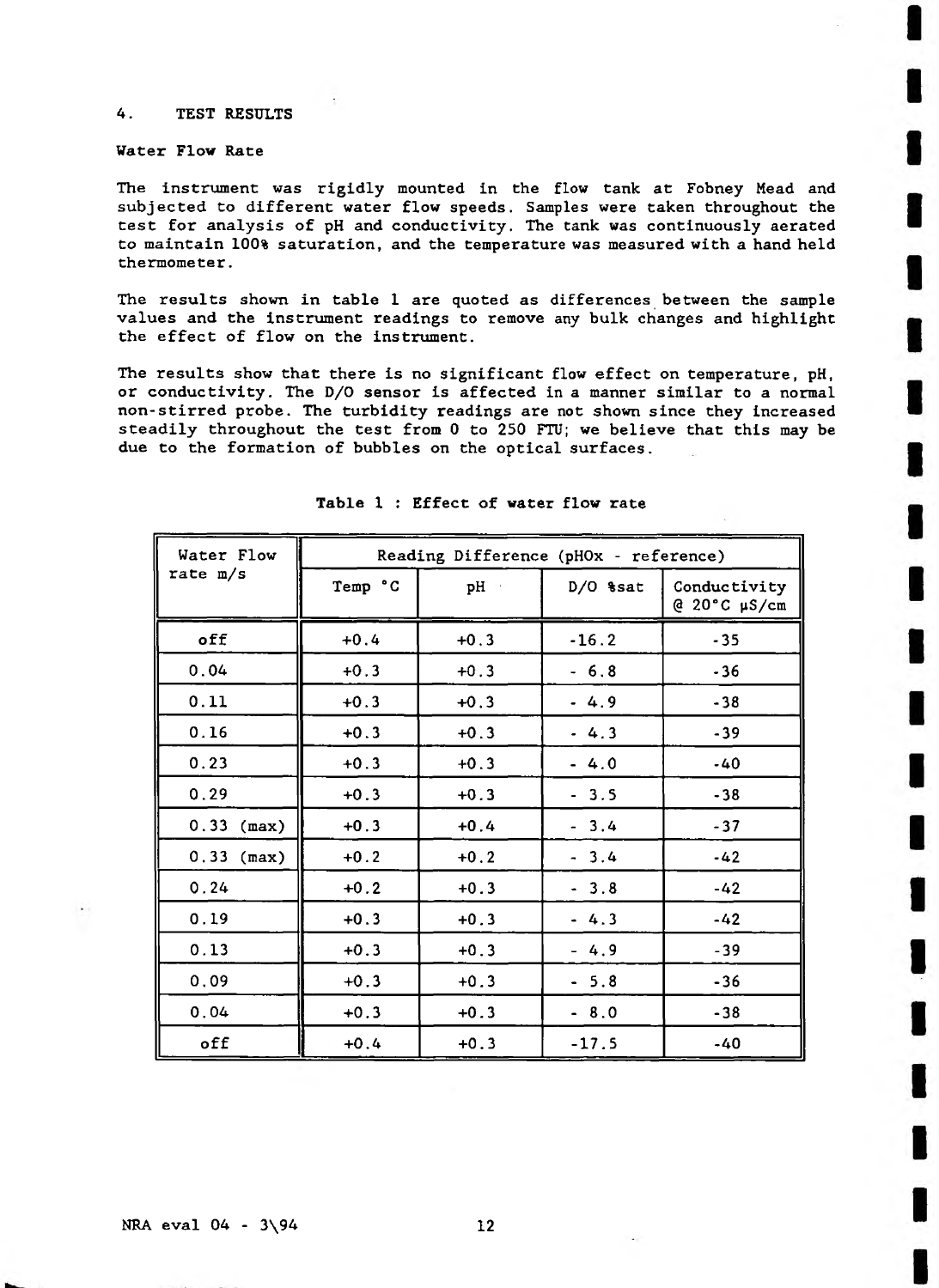Table 2 shows the values obtained when the logger was logging at 1 minute intervals for 10 minutes at maximum flow then at zero flow. The water was continuously aerated during the test. (The pH sensor was out of calibration during the test). The results confirm the on-line results and show that the temperature, pH, turbidity, and conductivity are not affected, but the D/O is affected.

 $\frac{1}{2}$  ,  $\frac{1}{2}$  ,  $\frac{1}{2}$ 

 $\mathcal{L}^{\text{out}}$ 

| Water Flow |         | pHOx reading | $\blacksquare$ | Average logged value |                              |
|------------|---------|--------------|----------------|----------------------|------------------------------|
| rate $m/s$ | Temp °C | pH           | $D/O$ \$sat    | Turb.<br>FTU         | Conductivity<br>@ 20°C µS/cm |
| 0.33       | 6.8     | 8.9          | 96.9           |                      | 340                          |
| off        | 6.8     | 8.8          | 85.2           |                      | 340                          |

|  |  |  |  |  |  |  | Table 2 : Effect of flow when logging |
|--|--|--|--|--|--|--|---------------------------------------|
|--|--|--|--|--|--|--|---------------------------------------|

Table 3 shows the results of an extra check made to see if orientation in a flowing stream affected the readings. There was no significant change in the readings.

| Logger                              |         | pHOx reading | -          | Average logged value |                              |
|-------------------------------------|---------|--------------|------------|----------------------|------------------------------|
| orientation                         | Temp °C | pH           | $D/O$ 8sat | Turb.<br>FTU         | Conductivity<br>@ 20°C mS/cm |
| vertical                            | 10.7    | 8.1          | 98.0       | 0                    | 1.12                         |
| horizontal<br>sensors<br>upstream   | 10.6    | 8.1          | 97.0       | 0                    | 1.12                         |
| horizontal<br>sensors<br>downstream | 10.5    | 8.1          | 95.6       | Ω                    | 1.11                         |
| vertical                            | 10.4    | 8.1          | 96.2       |                      | 1.11                         |

Table 3 : Effect of logger orientation

# Water temperature

The instrument was placed in a tank of stirred water and the temperature was increased through the steps shown below. A sample was taken at each temperature for laboratory analysis to provide reference information.

The results shown in table 4 are quoted as differences between the sample values and the instrument readings to remove any bulk changes and highlight the effect of temperature on the instrument. All sensors were affected by the water temperature, however the turbidity changes are probably due to the formation of air bubbles on the optical surfaces as the temperature increased.

Conductivity values are not given since a software problem made it Impossible to calibrate the probe adequately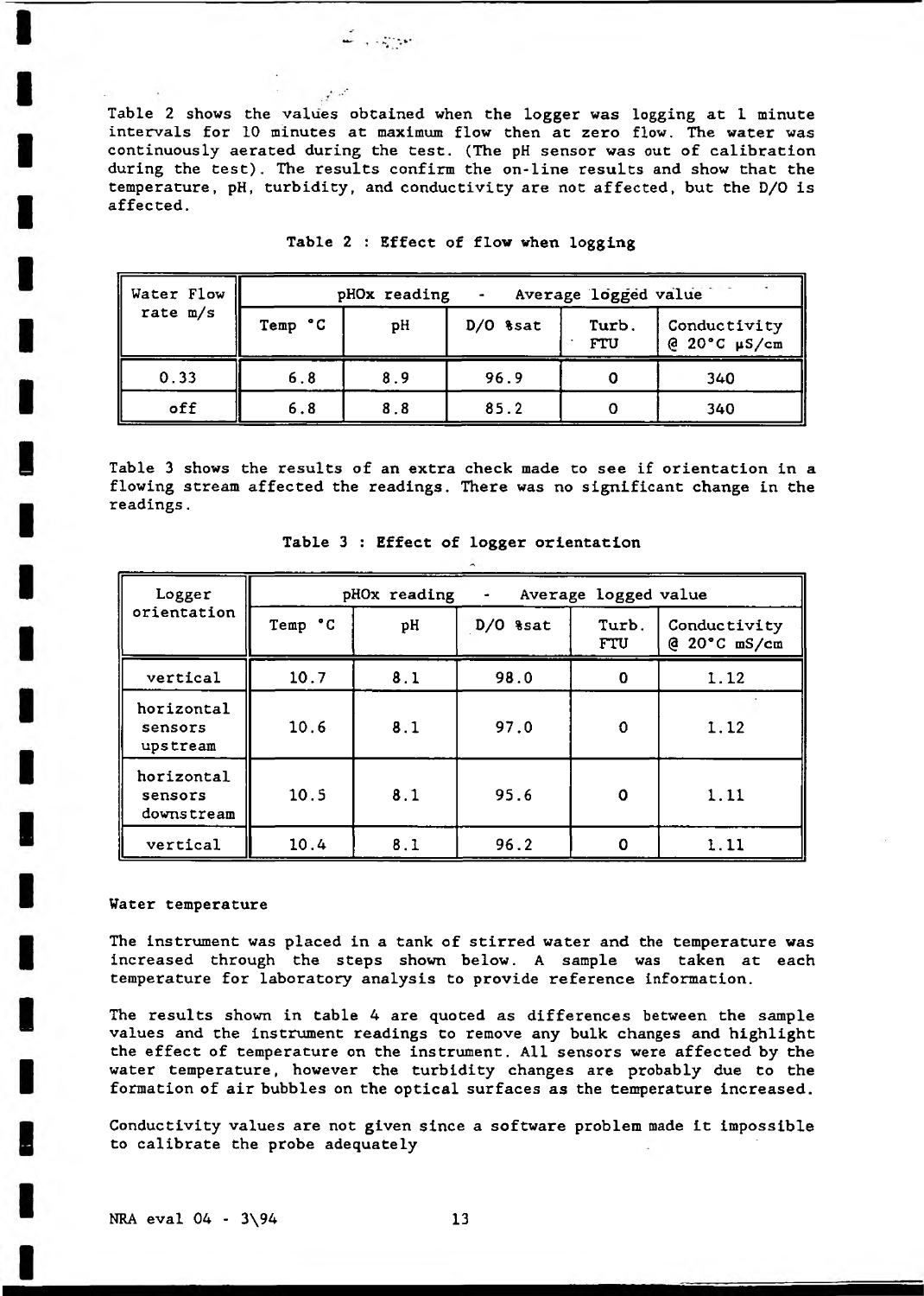| Water       | Reading Difference (pHOx - Reference) |        |            |           |  |  |  |
|-------------|---------------------------------------|--------|------------|-----------|--|--|--|
| Temp.<br>۰c | Temp °C                               | pH     | $D/O$ ssat | Turbidity |  |  |  |
| 1.8         | $-0.1$                                | $-0.2$ | $-4.1$     | $-3$      |  |  |  |
| 9.9         | $+0.4$                                | 0.0    | $-2.9$     | $-3$      |  |  |  |
| 20.1        | $+0.7$                                | $+0.3$ | $-6.9$     | $-2$      |  |  |  |
| 30.4        | $+0.9$                                | $+0.2$ | $-13.0$    | $+13$     |  |  |  |
| 40.3        | $+1.0$                                | $+0.5$ | $-20.9$    | $+26$     |  |  |  |
| 45.4        | $+0.9$                                | $+0.2$ | $-30.0$    | $+36$     |  |  |  |

Table 4 : Effect of temperature

Accuracy : Dissolved Oxygen

The instrument was placed in different solutions with known % saturation of dissolved oxygen. The uncertainty of the reference values is ±2% sat or ±5% of reading (ie 41  $\pm$  2 % sat, see section 5 for a full list).

| Reference           | Instrument reading \$sat. |            |  |  |
|---------------------|---------------------------|------------|--|--|
| value<br>saturation | increasing                | decreasing |  |  |
| 41.5                | 42.5                      | 44.6       |  |  |
| 70.7                | 70.5                      | 71.3       |  |  |
| 100                 | 98.1                      | 100.4      |  |  |
| 152.3               | 142.7                     | 147.5      |  |  |

|  |  |  | Table 5 : Dissolved Oxygen Accuracy |  |  |
|--|--|--|-------------------------------------|--|--|
|--|--|--|-------------------------------------|--|--|

# Accuracy : Conductivity

The results of this test are not given because a software fault made it impossible to adequately calibrate the instrument before the test.

# Response time

The instrument was transferred quickly from between solutions with different concentrations close to the lower and upper end of the measuring ranges. The response time values represent the time taken for the instrument to complete 90% of the step change. The D/0, pH, and conductivity sensors were tested.

The test was carried out before and after the estuarine drift test. Tables 6 and 7 show that all three sensors had responses of less than 1 minute, which improved after the drift test.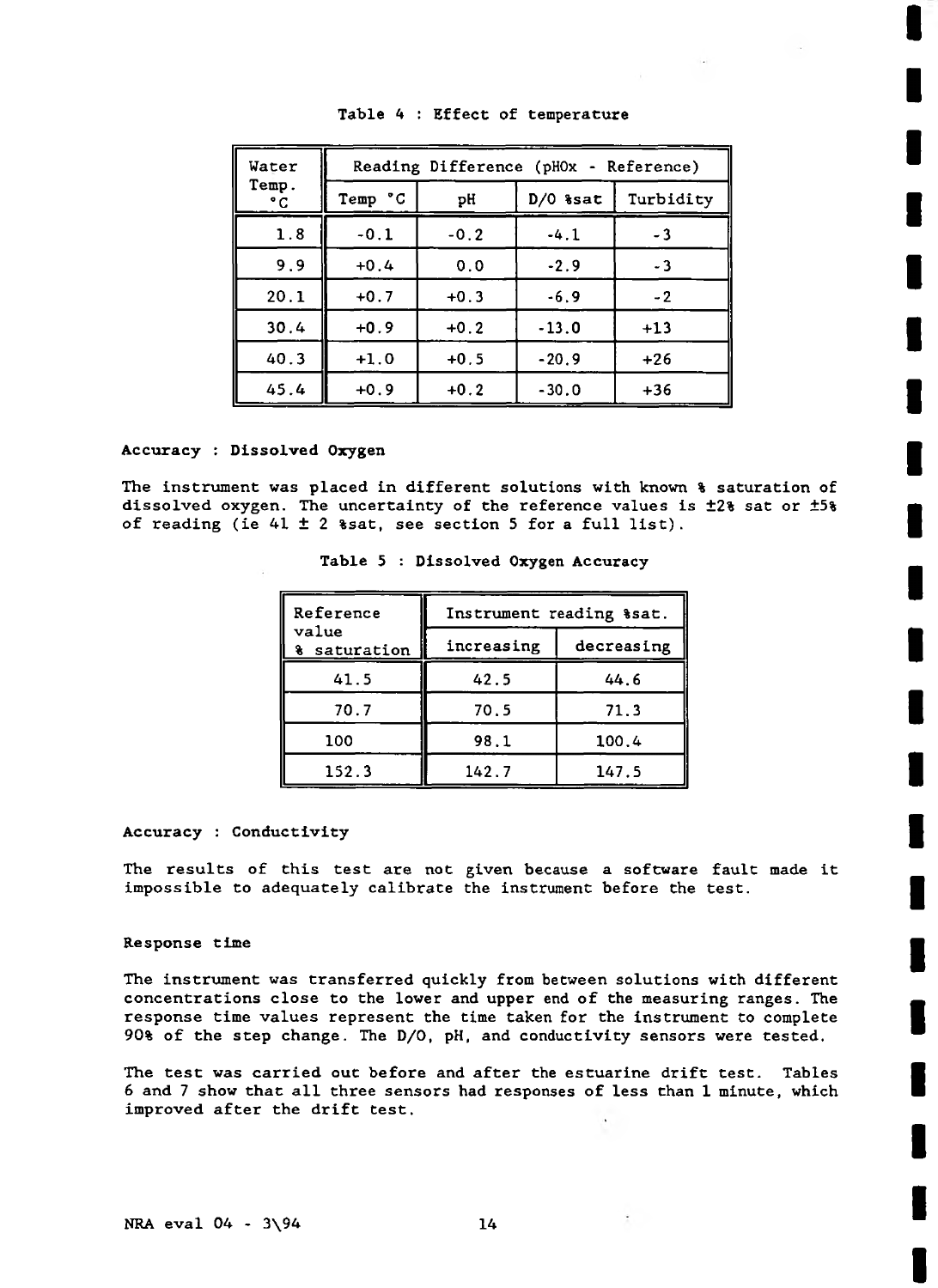|                                               | Response time    |                     |  |
|-----------------------------------------------|------------------|---------------------|--|
| Sensor (step change)                          | rising           | falling             |  |
| Conductivity (5 to 10850 $\mu$ S/cm)          | 17 sec           | 52 sec              |  |
| pH (4.0 to 9.9)                               | $26 \text{ sec}$ | $\ldots$ . $14$ sec |  |
| DO $(6 \text{ to } 100\text{)}$ : $(14/3/94)$ | <b>31 sec</b>    | 19 sec              |  |

Table 6 : Response times (10/3/94 : Before visit to Crossness)

# Table 7 : Response times (15/4/94 : After visit to Crossness)

|                                        | Response time |                  |  |
|----------------------------------------|---------------|------------------|--|
| Sensor (step change)                   | rising        | falling          |  |
| Conductivity (47 to $10200 \mu S/cm$ ) | $< 4$ sec     | $14$ sec         |  |
| pH (4.0 to 9.9)                        | $< 6$ sec     | $< 6$ sec        |  |
| DO (4 to 100%) : (19/4/94)             | $20$ sec      | $\langle$ 17 sec |  |

## Fresh water Fouling and Drift

The following graphs show the data recorded by the instrument when it was deployed at Lea Marston from 10/6 to 1/7/94. The probes were calibrated by the manufacturer prior to deployment, and the D/0 probe was calibrated according to the manufacturer's instructions at the start of the test.

Laboratory data from analysis of water samples has been plotted where available and shows a reasonable correlation for the temperature and ph readings.

The differences in the conductivity reading between the laboratory and the sublogger may be caused by different temperature corrections. The laboratory results are given as conductivity at 20°C. There was no information available about any temperature correction applied by the sublogger.

The errors in the Sublogger D/0 readings are probably due to a layer of anaerobic silt which built up in the tank and may have covered the sensor and cleaning brush. The instrument was later tested at Fobney Mead for 2 weeks.

At the end of the test a large amount of silt had built up on all upper surfaces and the cleaning brush had weed growing on it.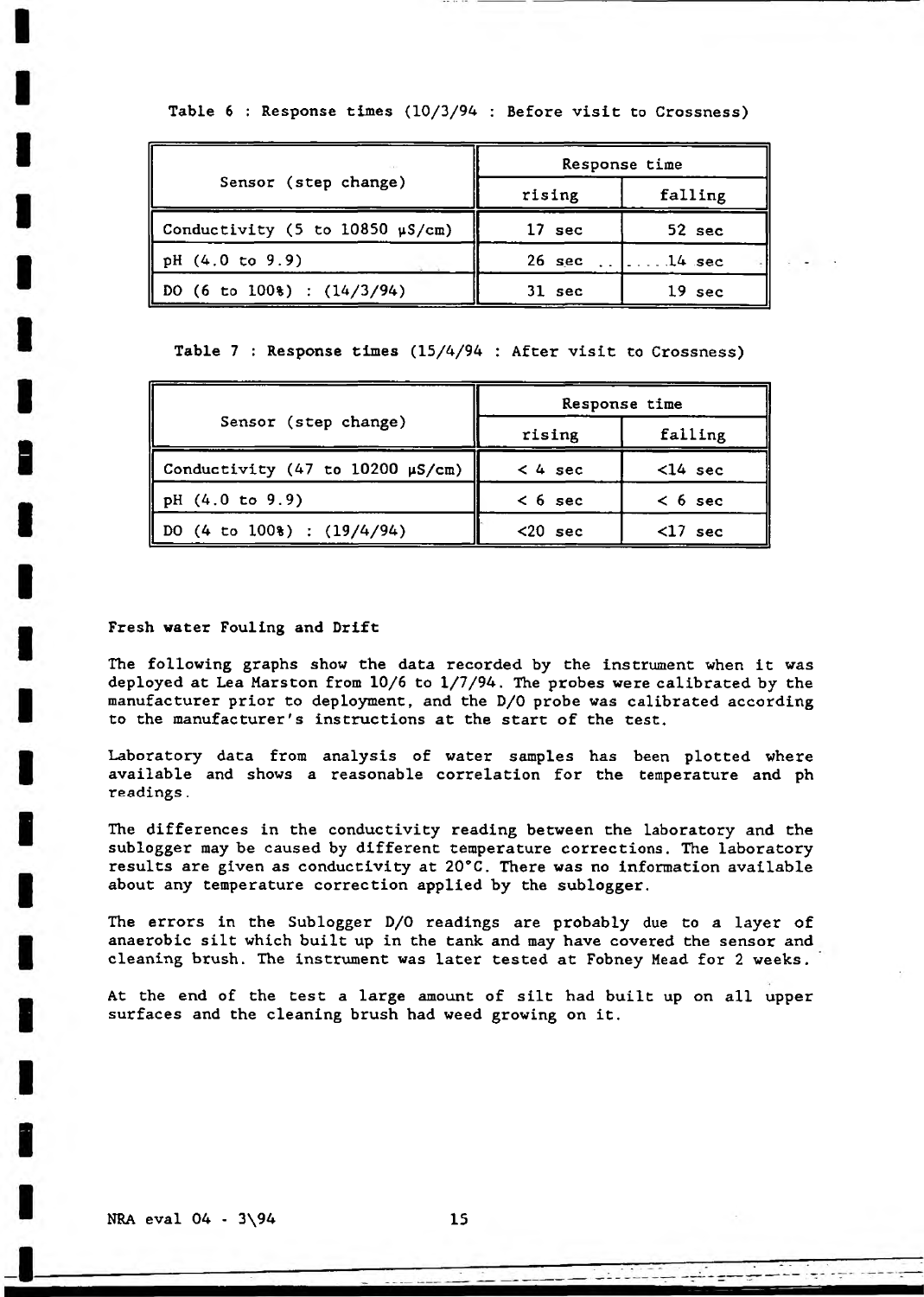

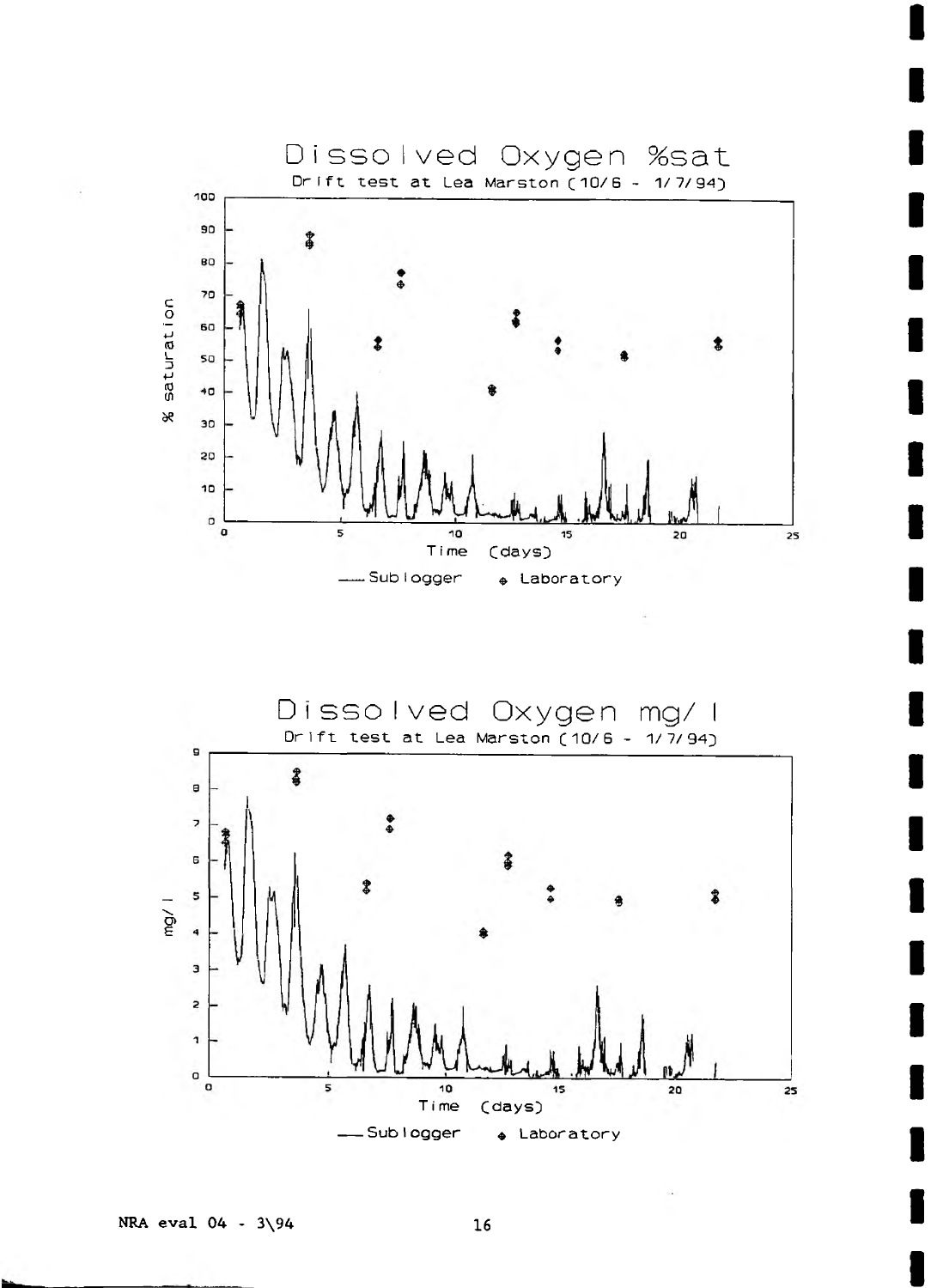

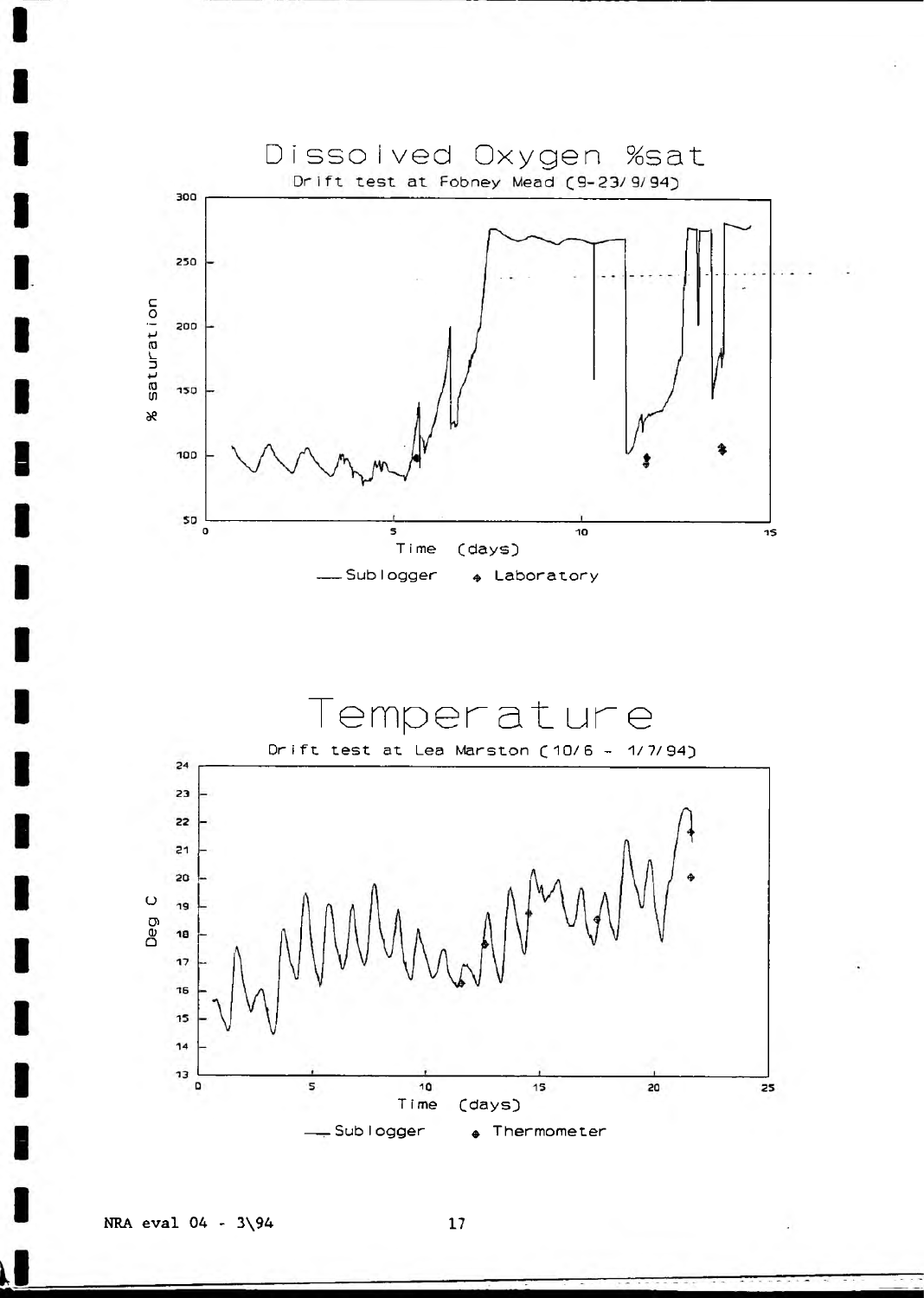



NRA eval 04 - 3\94 18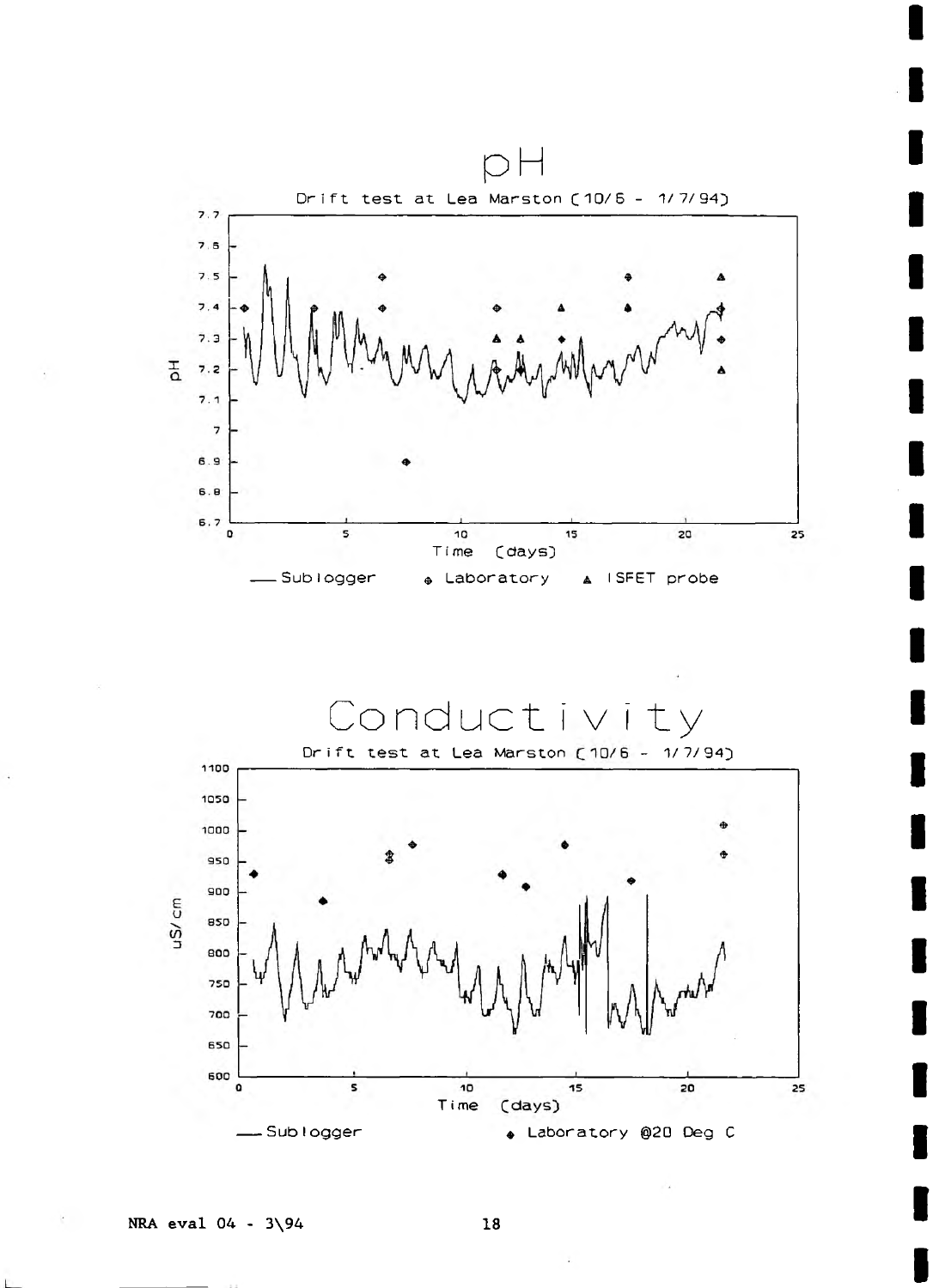

## Estuarine Fouling and drift

The following graphs show the data recorded by the instrument when it was deployed at the floating water quality monitor moored in the Thames at Crossness from 21/3 to 11/4/94.

Samples were taken from a nearby pier and the laboratory data has been plotted where available and shows a good correlation with the instrument. The data clearly shows the tidal cycles and where laboratory data is not available the results are consistent with the known water quality of that part of the Thames. The results are also consistent with other instruments deployed at the same time.

The Conductivity results are not given because the data was corrupted by a software fault in the instrument. The salinity readings are calculated from the conductivity high range and are shown.

The response times of the pH, conductivity, and D/0 sensors all seemed to improve during the test, however this may not be significant since the responses before the test were all less than 1 minute.

The instrument proved to be very robust during the test since one of the supporting ropes parted allowing it to swing into the side of the barge. Foam matting had been wrapped around it which was lost allowing some surface damage, but the sensors were unaffected and the test was completed.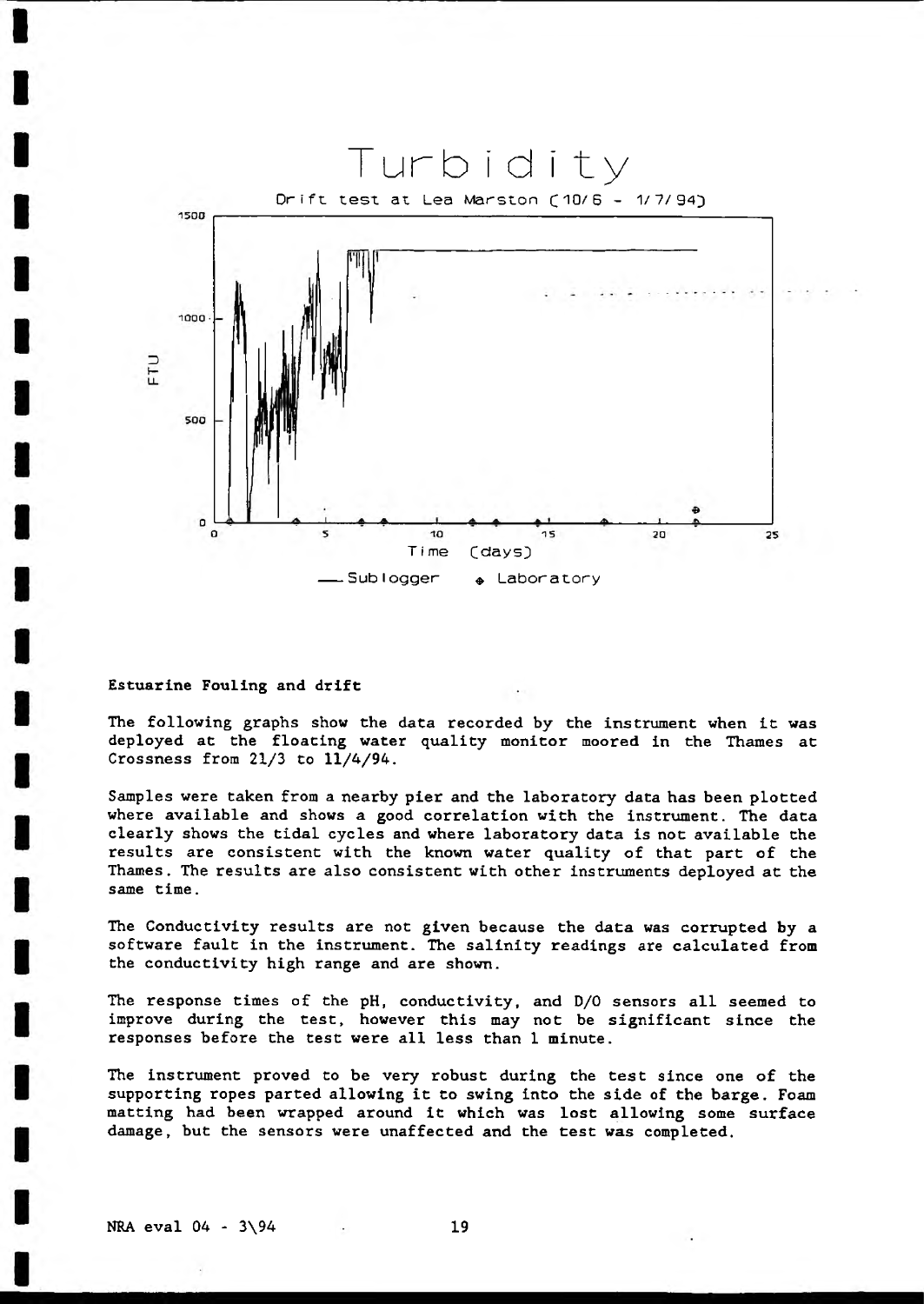

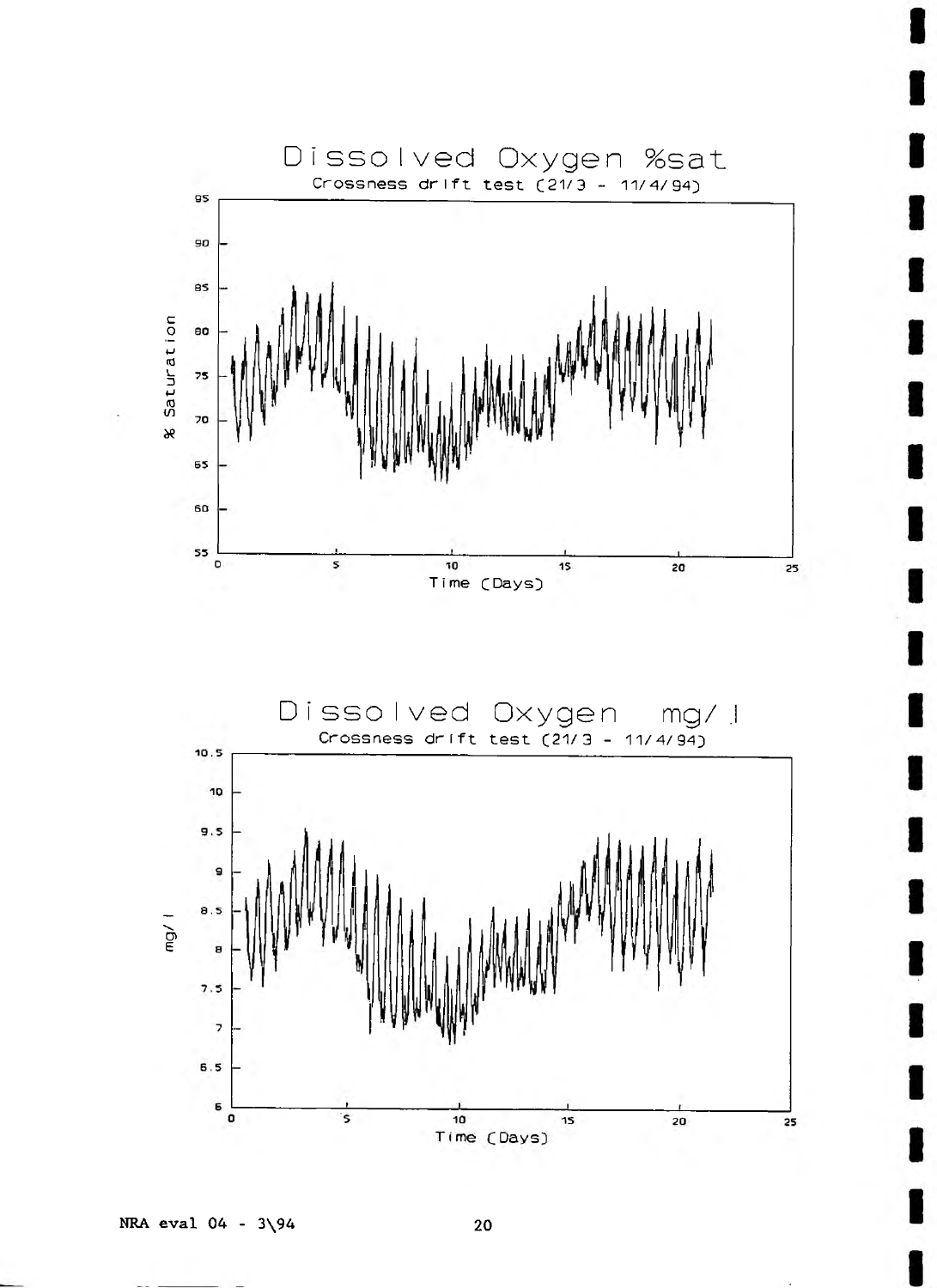

 $\overline{\mathcal{L}}$ 

NRA eval 04 - 3\94

i

 $\bf 21$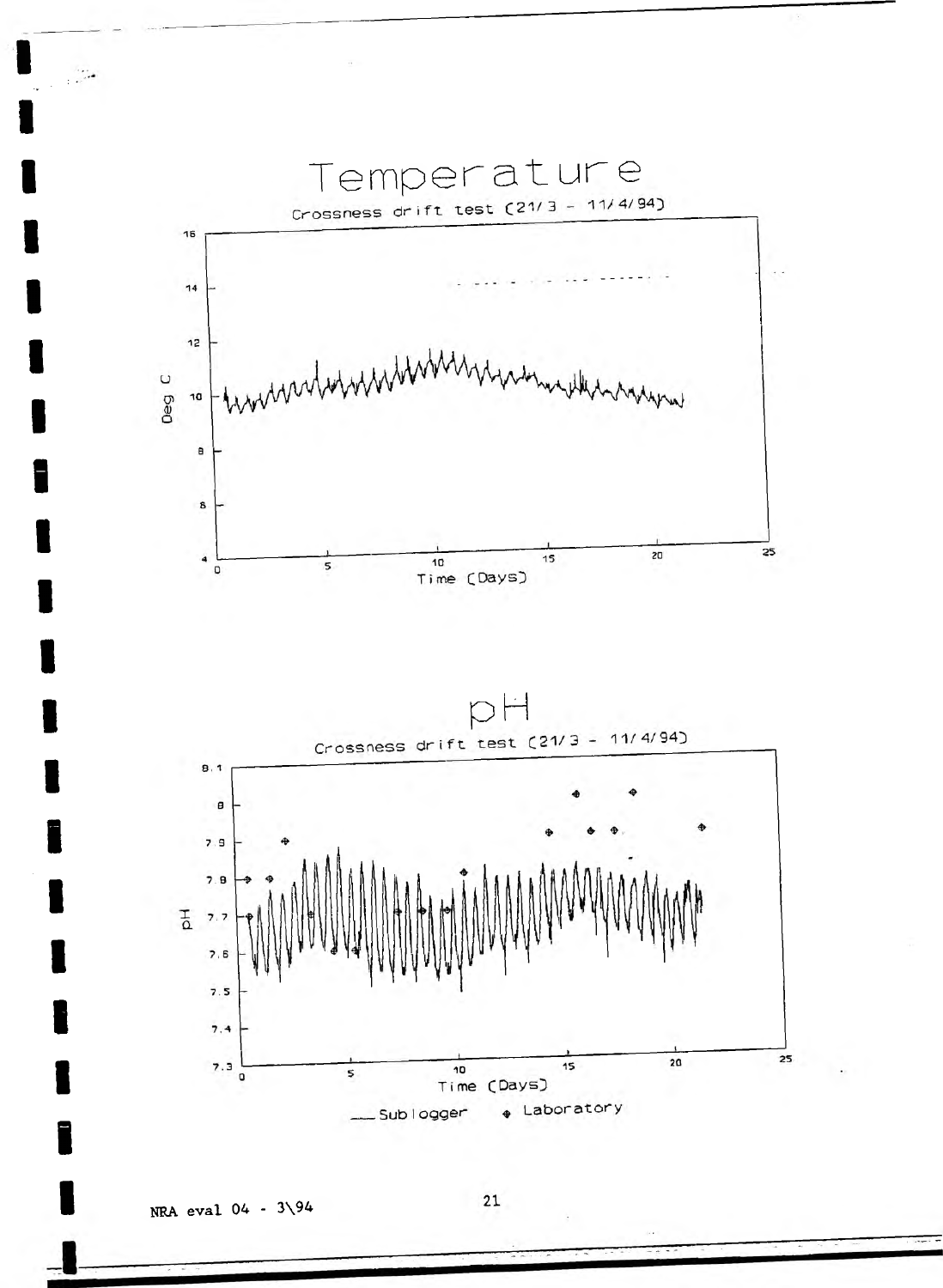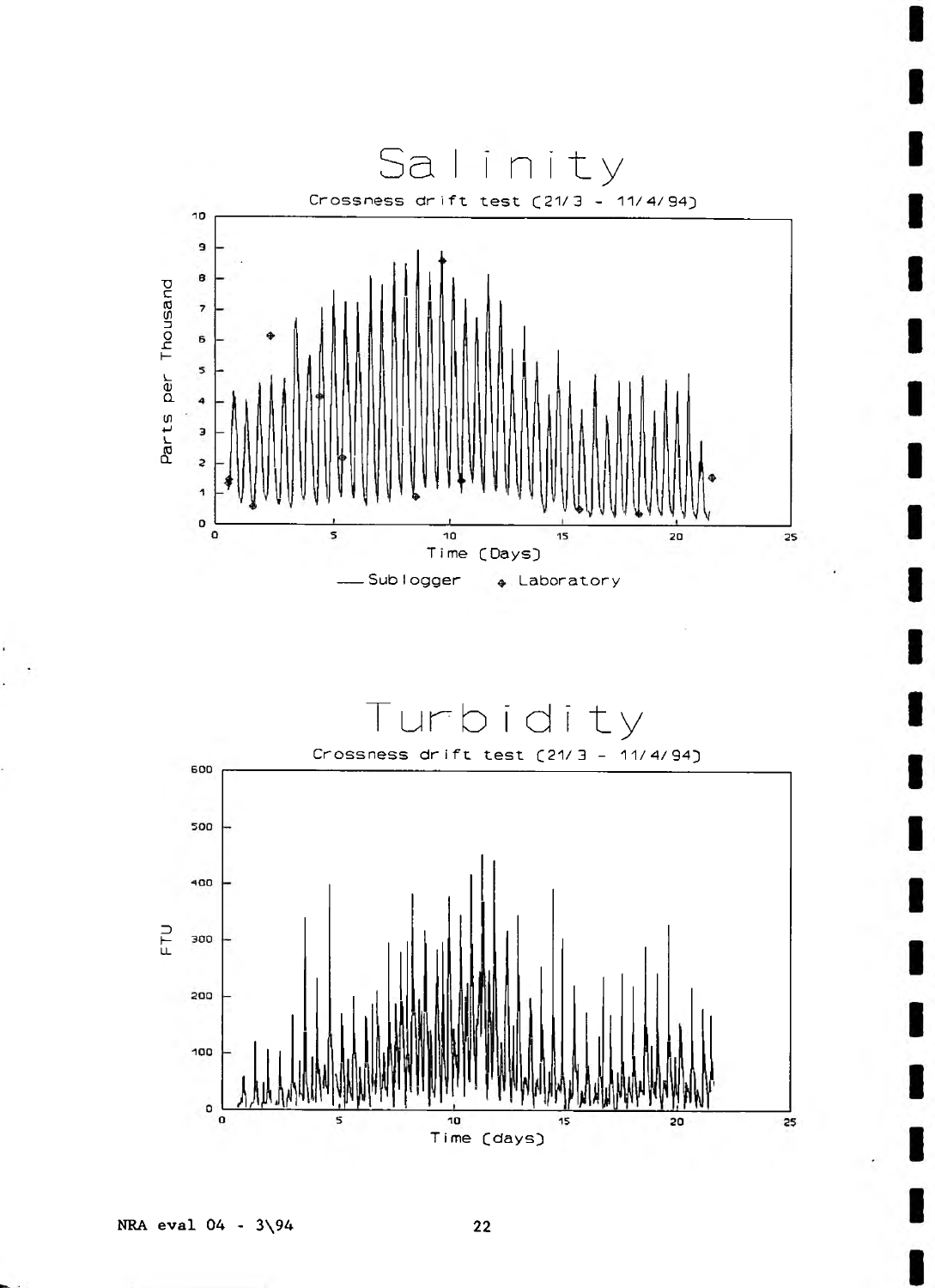## 5. TEST PROCEDURES

## Flow rate

The instrument was calibrated according to manufacturer's instructions then clamped rigidly in a large flow tank filled with river water. It was positioned vertically with the sensors and the lower half immersed, and was connected to a computer for continuous operation.

The water in the tank was continuously aerated to maintain the oxygen .level at 100% saturation and samples were taken regularly during the test for analysis of the pH and conductivity. The depth was constant and the temperature was checked using a thermometer. The flow speed was increased in steps to 0,37 m/s (as measured by an electromagnetic flow meter) then decreased stepwise to 0.0 m/s. The instrument parameters were allowed to stabilise at each speed before being recorded.

The effect of the instrument orientation was checked at maximum flow with the instrument mounted vertically, and horizontally facing upstream and downstream.

When logging the cleaning brush is designed to stir the water around the D/O probe. This was tested by leaving the instrument logging independently taking 1 reading per minute in maximum flow for approximately 10 minutes and in zero flow for approximately 10 minutes.

#### Water temperature

The instrument was calibrated according to manufacturer's instructions. It was then placed in a tank of stirred river water and connected to a computer for continuous operation. The water temperature was increased stepwise from 1.8 to 45.4°C and allowed to stabilise for at least 30 minutes at each temperature before the instrument readings were noted. The level of dissolved oxygen was fixed by continuous aeration, the depth was constant, and pH and conductivity were measured In samples taken at each temperature.

#### Response times

The response times of the instrument sensors was tested by transferring the instrument from water near the minimum of the measuring range to water near the maximum of the range. Instrument readings were recorded at regular intervals after the step change and a graph of reading against time was used to calculate the response time (time to complete 90% of the step change). This test was carried out before and after the fouling and drift tests.

# Fresh water Fouling and Drift

The instrument was calibrated by the manufacturer. It was then immersed in water from the river Tame for 3 weeks at Lea Marston. The trend in levels of D/O, temperature, pH, conductivity, NH<sub>3</sub> and turbidity of the water were monitored using the standard Severn-Trent region monitoring station. The instrument was checked three times each week and a number of samples were taken for laboratory analysis at each visit. The level of fouling was assessed after the test.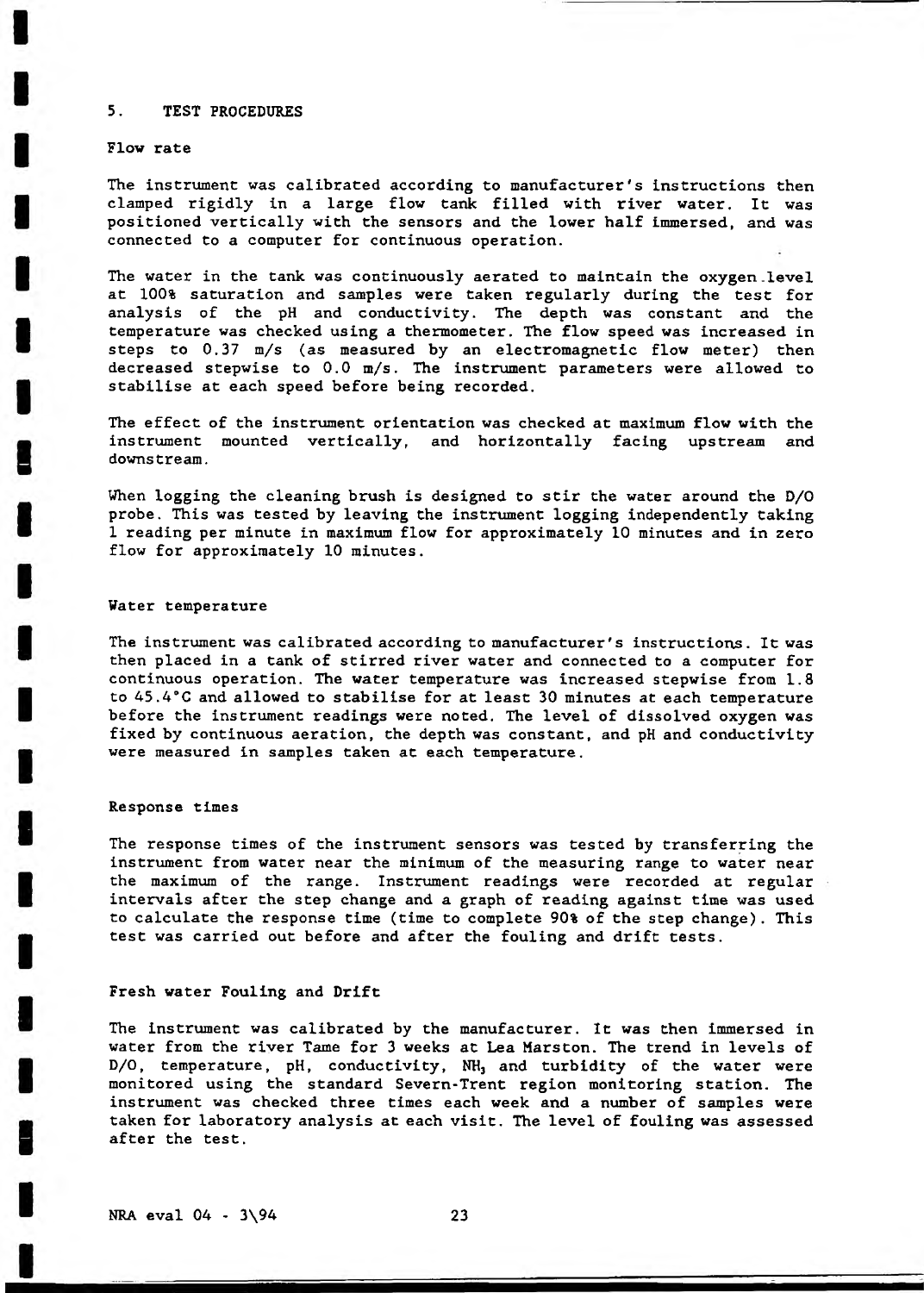# Estuarine Fouling and Drift

The instrument was calibrated according to manufacturer's instructions. It was then subjected to estuarine conditions for three weeks at the Thames monitoring station moored at Crossness. The trend in levels of D/0, temperature and conductivity were monitored using standard water quality instruments, and samples were regularly taken for analysis from a nearby pier.

## Accuracy

The accuracy of each sensor was checked separately in the following way.

The Oxygen was checked by placing the instrument in five tanks bubbled with five different oxygen/nitrogen mixtures to give known %saturation levels at 2  $\pm$  2, 41.5  $\pm$  2, 70.7  $\pm$  4, 100, 152.3  $\pm$  8, 194.3  $\pm$  10, from calibrated cylinders. The water in each tank was stirred by a submersible pump, but because of its size the instrument tended to obstruct the flow.

The Conductivity accuracy was tested by placing the instrument in the following solutions with known conductivities : De-ionised water , 100 ppm NaCl (210 µS/cm), 200 ppm NaCl (415 µS/cm), 0.1 M KCl (12900 µS/cm), and 0.5 M KCl  $(58640 \mu S/cm)$ .

The accuracy of the pH, turbidity, and temperature sensors were not tested directly because of practical and software difficulties, but can be inferred from other tests.

# 6. REFERENCES

DMP : Water Logger Mk IV with Modem Facility Manual

A Chappell : Test protocol for Submersible water quality meters

BSI : BS6068: section 2.15 (1986) Determination of dissolved oxygen electrochemical probe method.

Standard Methods for the Examination of Water and Wastewater (1989)

# ACKNOWLEDGEMENTS

Thanks must be given to the pollution staff at Crossness, the Laboratory staff at Fobney Mead, and to ELE-pHOx for loan of the instrument.